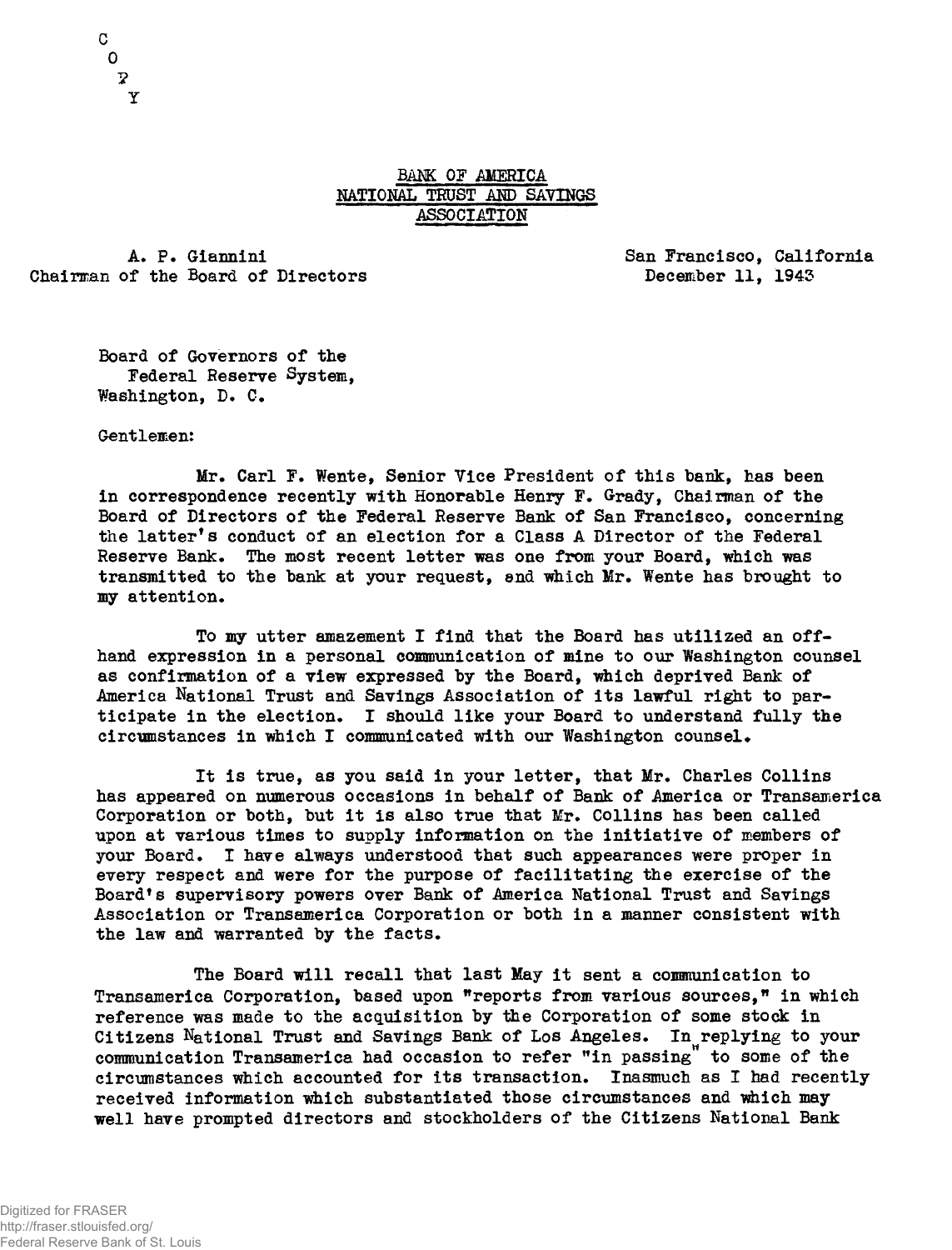Board of Governors of the Federal Reserve System  $-2$  -  $-$  December 11, 1943

to solicit the acquisition by Transamerica Corporation of an interest in that bank, I thought it proper to advise a member of the Board informally of such facts. With that in mind I made the request of Mr. Collins, who later informed me of the appointment made for the specific purpose and of the cordial spirit in which such information was received, without, of course, any comment from the Board member in reference to the Citizens Bank situation. None was expected. Now, to my great surprise, I find that my reference to "Transamerica Banks" in my memorandum to Mr. Collins has been distorted in meaning and seized upon as confirmation of a recent ruling by the Board, protested by the Bank concerning the present legal relationship of Bank of America with Transamerica Corporation. This was not dealt with in my memorandum at all.

I was conveying to Mr. Collins a comparative history of Citizens Bank with other banks, some of which were operated pursuant to Transamerica policies and at least one of which had always been independent of Transamerica's control, as had the Citizens Bank. This historical comparison dated back about fourteen years and during more than half of that period Bank of America was a substantially wholly owned subsidiary of Transamerica Corporation. Everybody knows that. Everybody knows, too, that notwithstanding the fact that more than 140,000 of the Bank's present stockholders own an overwhelming majority of the voting shares of Bank of America and participate at stockholders' meetings for the election of directors, they have found no occasion and have evinced no desire to change the management of Bank of America. The present management of the Bank is the management selected by its stockholders, and I feel complimented that they have been pleased with the management for which Transamerica Corporation was originally responsible.

I offer no apologies. But I must express to you my extreme surprise that your Board, acting either with or without legal advice, would seize upon a handy expression as a legal synonym for control. I leave the proprieties to you.

Very truly yours,

 $/s/$  A. P. Giannini

Chairman of the Board.

P. S. Upon learning of your communication, I telephoned to Mr. Collins and asked him to give me the benefit of his recollection of the conference with a member of your Board. I have just received his letter which indicates that  $M_{r}$ . Collins furnished to the Board member at his request for his inspection a partial copy which  $Mr.$  Collins had made of my memorandum to him, and that in the brief interval in which it was being inspected by the member, Mr. Dreibelbis glanced at it and laughlingly commented on the inclusion of Bank of America in a group of so-called "Transamerica Banks." Apparently what Mr. Dreibelbis saw was a typewritten paper, not signed by anybody, and which was never before